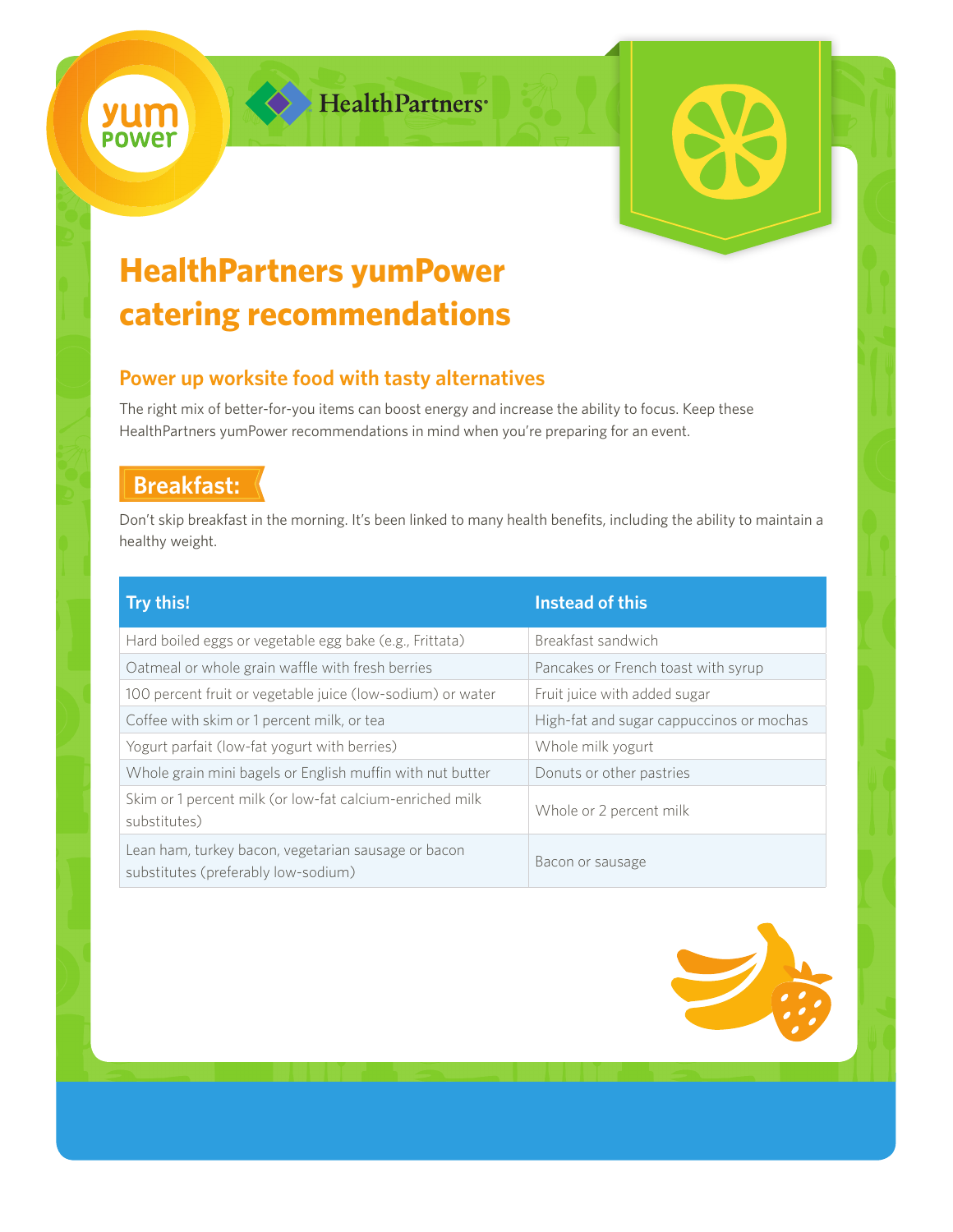## **Lunch: Lunch:**

Because a midday meal can reenergize the body, it's important to set aside time for lunch each day.

| Try this!                                                                                               | <b>Instead of this</b>                             |
|---------------------------------------------------------------------------------------------------------|----------------------------------------------------|
| Water, fruit water, coffee or tea                                                                       | Carbonated beverages or sugar-added juices         |
| Sandwiches made with whole grain breads                                                                 | Sandwiches made with white bread                   |
| Lean meats such as turkey, chicken and fish (baked or<br>grilled with little or no added fat)           | Beef, salami, pepperoni or bacon                   |
| Steamed vegetables with herbs and lemon, and low or<br>no salt added                                    | Vegetables cooked in butter with added salt        |
| Salads with low-fat dressings, flavored vinegars and/<br>or healthy oils (e.g., olive oil), on the side | Salads with regular dressings served on the salad  |
| Soups made from vegetable puree or skim milk                                                            | Soups made with cream or half and half             |
| Pasta with vegetables and healthy oil or tomato sauce                                                   | Pasta with mayonnaise or cream sauce               |
| Baked potatoes or sweet potatoes with low-fat<br>toppings (e.g., broccoli, low-fat plain yogurt, salsa) | French fries or potatoes with butter or sour cream |
| Baked potato chips, whole grain potato chips (e.g.,<br>Sun Chips <sup>®</sup> ) or vegetable crisps     | Regular potato or tortilla chips                   |
| Fresh fruit, low-fat frozen yogurt or fresh fruit sorbet<br>(with little or no added sugar)             | Ice cream, cake or pie                             |



## TASTY TIP:

Just because there's a variety of food in the cafeteria or at a meeting doesn't mean you need to try one of each. If you want to try something but feel full, take it and save it for a snack later.